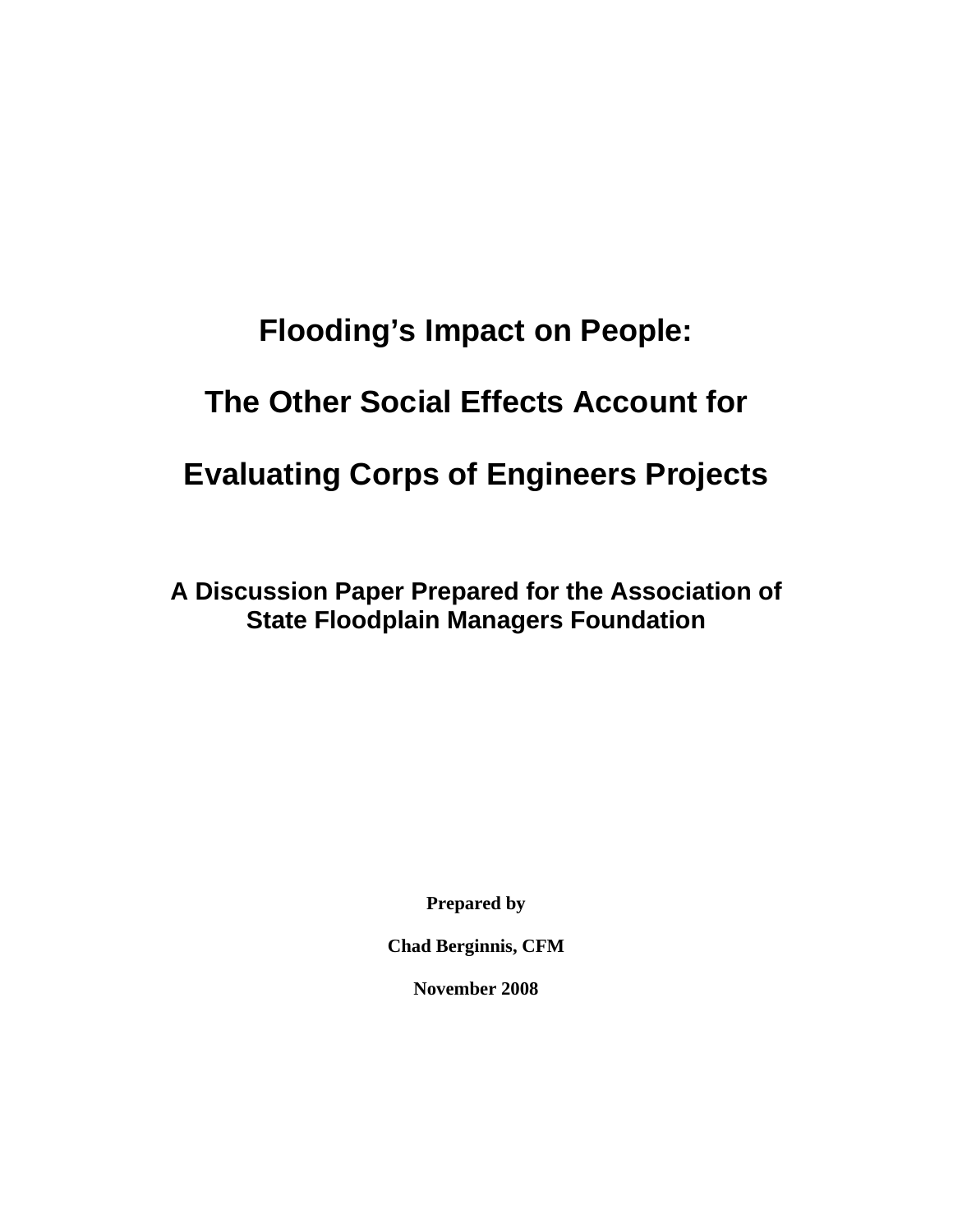# **Preface**

This discussion paper was prepared as a result of a proposal submitted to the Association of State Floodplain Managers (ASFPM) Foundation to include a hazard mitigation / floodplain management practitioner participation in a project being undertaken by the Center for Hazards Assessment, Response, and Technology (CHART), University of New Orleans. This project, "Expanding the Identification and Measurement of the Human Consequences of Disastrous Flooding: Contribution to the US Army Corps of Engineers (USACE) LACPR Process" proposed to identify, study and recommend parameters and processes for expanding and ultimately better integrating the Other Social Effects account for evaluating project alternatives under the USACE's project formulation/evaluation processes. The study team was composed primarily of nationally reputed social science and health experts in the sub disciplinary areas of social impact assessment, disaster social science, and disaster public health.

The final deliverable of the CHART project is a report to the USACE. That report, entitled *"Expanding the Identification and Measurement of the Human Consequences of Disastrous Flooding: Toward the Refinement of the Other Social Effects Account"* was submitted to the USACE in early September 2008. As of the writing of this paper, the final report has not yet been made public.

A deliverable under the ASFPM Foundation's participation agreement is the development of this paper to the ASFPM on the overall CHART project, its recommendations, and its implications to the work of the floodplain management / hazard mitigation practitioner. It is envisioned that this paper would be an adjunct to the CHART project report exploring what this research and recommendations might mean to the larger practitioner community.

The author would like to acknowledge and thank the ASFPM Foundation for support of this important endeavor. Finally, this paper represents the views of the author and not necessarily the view of either the ASFPM or ASFPM Foundation.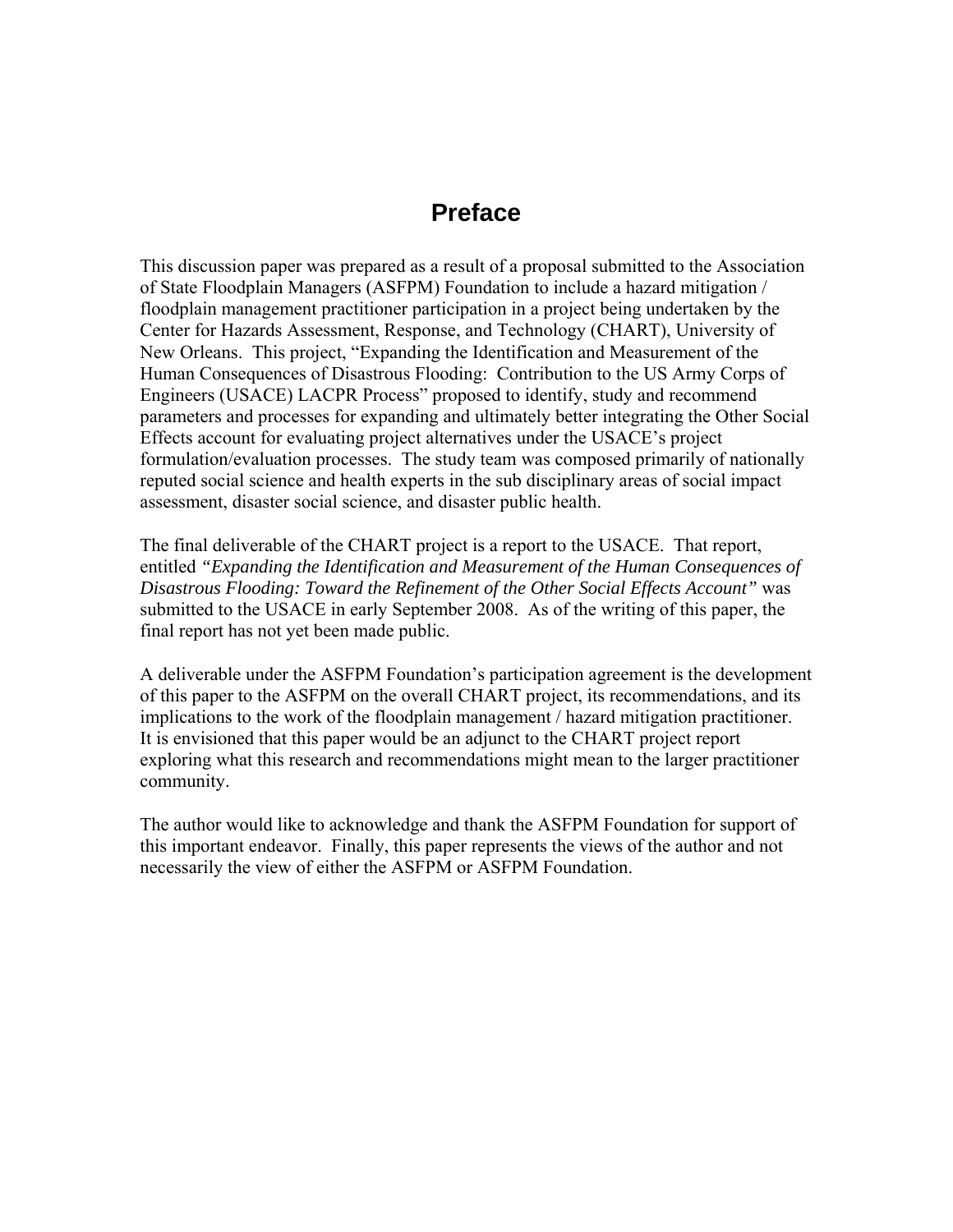# **Flooding's Impact on People: The Other Social Effects Account for Evaluating Corps of Engineers Projects**

**ABSTRACT –** Since the 1936 Flood Control Act, Congress and the Executive Branch of the Federal government have specifically recommended that social factors be included in the development of water resource development projects. This is in addition to an analysis of whether the benefits exceed the costs of the project (benefit-cost analysis or BCA). However, it wasn't until the much later release of USACE's Engineering Circular #1105-2-409 "Planning in a Collaborative Environment" in May 2005, that Other Social Effects (OSE) enjoyed anything near equal footing as the other three "accounts" used by the USACE: National Economic Development (NED), Regional Economic Development (RED), and Environmental Benefits (ENV) to develop water resource projects and evaluate alternatives.

Following Katrina, but not entirely resulting from it, additional efforts were underway by the USACE to further enhance the importance of OSEs. The Interagency Performance valuation Task Force included a survey of OSEs in its report (Appendix 4). Also, as of this fall, the USACE is completing a final edit of its newest guidance on incorporating OSEs. The project proposed by CHART used the opportunity presented by Hurricane Katrina to further analyze relevant OSEs, identify potential OSEs that have a broader application to flood control projects, and identify methods for quantifying and evaluating OSEs in a way that better meshes with the USACE's project planning process.

Preliminary OSEs were reviewed and the team suggested revisions based upon OSEs in the process called Social Impact Analysis (SIA) – which was deemed by the team to be a practical and relevant tool in OSE evaluation. This plus OSEs from a review of contemporary literature, resulted in a list of OSEs that the team felt was representative and captured core impacts that would both for the construction of a USACE civil project and a "post-mortem" assessment of harmful impacts of an overtopping or breaching of a protective structure. Integrating the consideration of OSE's into the broader USACE planning framework, the team recommended the following applications:

- Incorporate the SIA approach of eliciting OSEs into the —defining and bounding the problem approach the USACE already uses regularly.
- Utilize the results of the SIA process to collaborate with other resource stakeholders to conceive and implement the best package of risk reduction actions, the Corps structural and non structural being just two.
- Review the proposed OSEs and to embrace a more comprehensive array of them within the Multi-Criteria Decision Analysis (MCDA) currently being utilized by the USACE in the LACPR project selection process.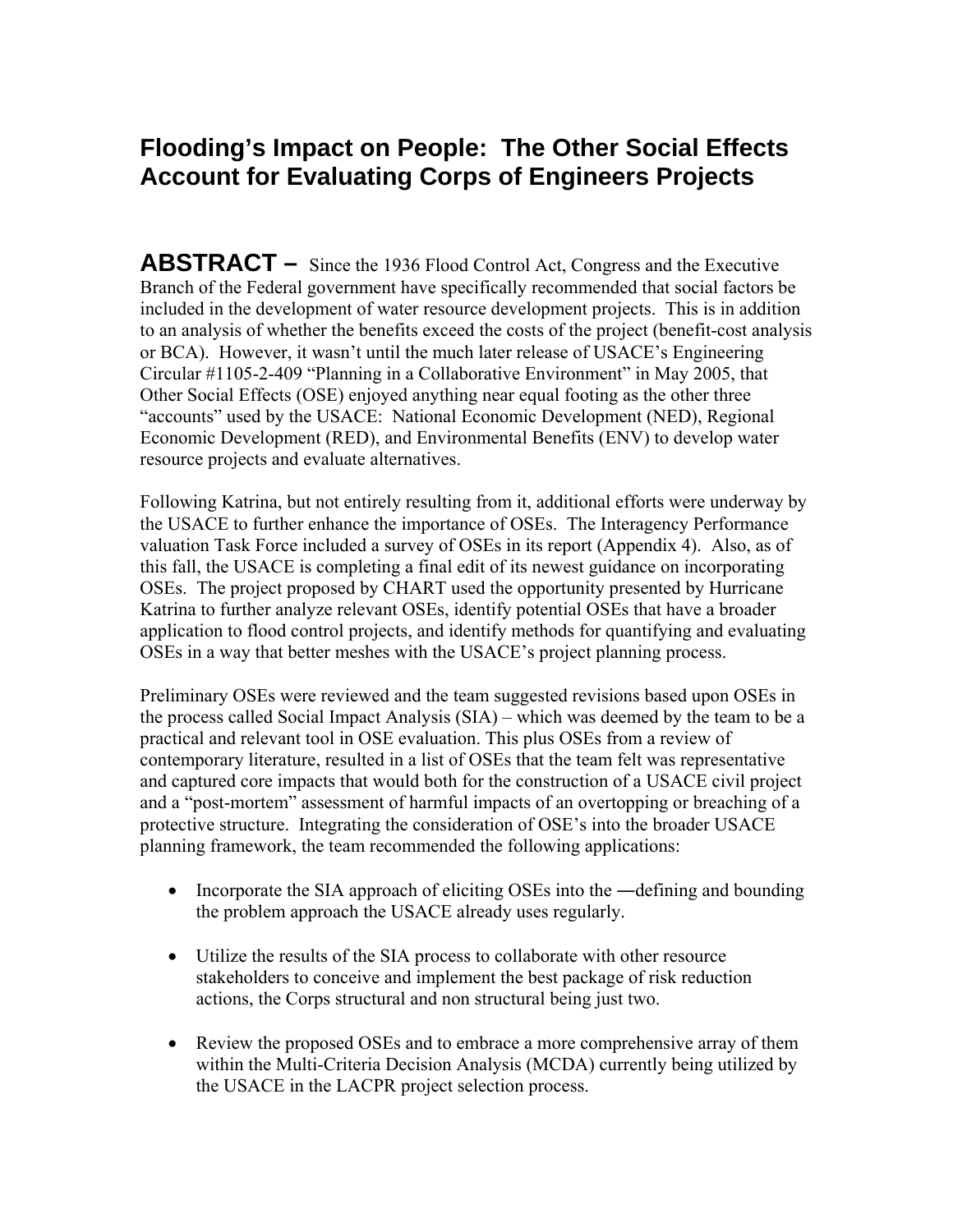• Use the OSEs and the SIA approach to refine the post-mortem assessment of flood disasters and to require legislatively such an analysis after every declared disaster.

Implications for the floodplain management / hazard mitigation practitioner community are significant. First, the USACE is taking the requisite steps to move away from a NED only project planning/evaluation approach. Second, applications have relevance to the future of evaluating FEMA mitigation projects since the process and standards, from a broad standpoint for evaluating and selecting projects is similar to that of the USACEs.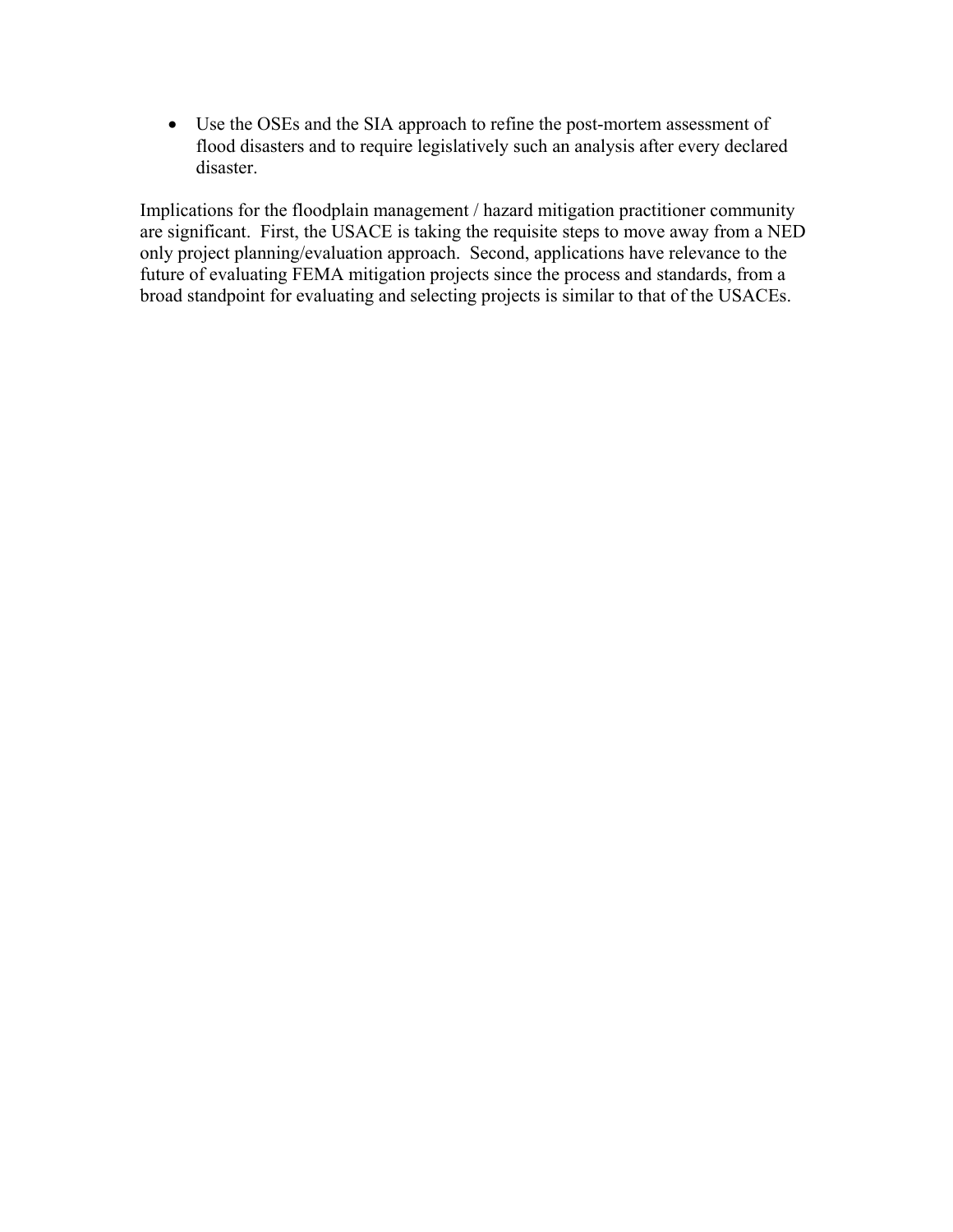# Expanding the Identification and Measurement of the Human Consequences of Disastrous Flooding: Toward the Refinement of the "Other Social Effects" Account

Submitted to the

# U.S. Army Corps of Engineers

by

Shirley Laska, Ph.D. Center for Hazards Assessment, Response & Technology (CHART) University of New Orleans

and

Robert Gramling, Ph.D. Director, Socio-Economic Research Center University of Louisiana at Lafayette

with

Chad M. Berginnis, C.F.M.; Monica Farris, Ph.D.; William Freudenburg, Ph.D.; Michelle Gremillion, M.A.; Pam Jenkins, Ph.D.; Richard Krajeski, M. Div., ABD; Harriet McCombs Ph.D.; Nancy Mock, Ph.D.; Betty Morrow, Ph.D.; Brad Ott; Kristina Peterson, ST. M., M.Div.; and Henry Taylor, M.D., MPH.

September 8, 2008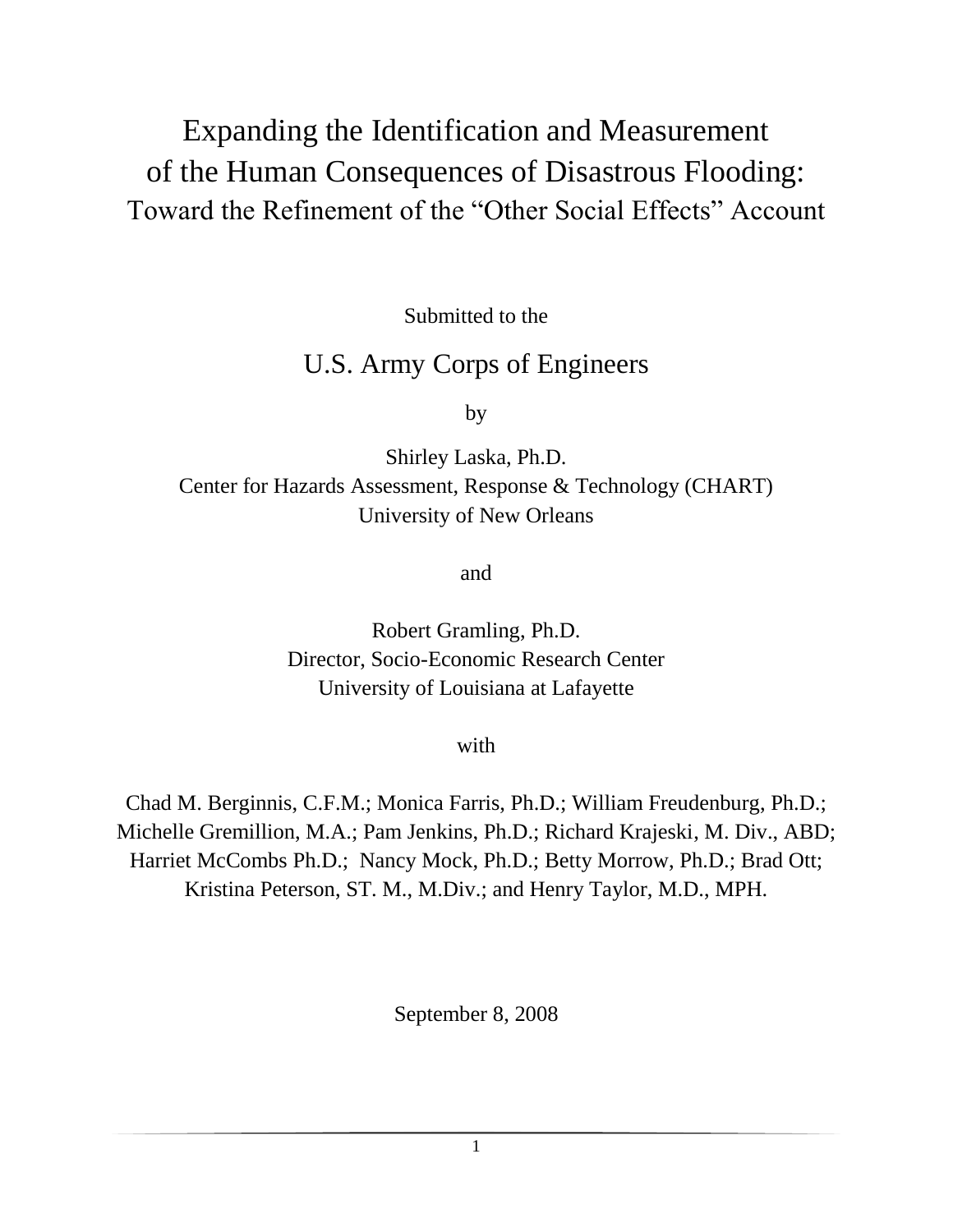### **Executive Summary**

The **social** effects of water resources projects are equally as important as are their economic and environmental counterparts. When viewed from the community level, the supportive role which projects can play in social dynamics and quality of life make the social effects key to the reasoning for the creation of the projects. EC 1105-2-400, May 2005, "Planning in a Collaborative Environment" reiterates the importance of Other Social Effects and that any alternative plan can be selected and recommended if it has net beneficial effects considering NED, EQ, RED, and OSE accounts.

In order for water resources projects to be assessed on the basis of the contribution which they may make to community/regional function, it is necessary to revisit the OSEs with renewed vigor. Measuring OSEs has always been challenging; recent expanded conversation about what comprises a successful community, and how to determine whether the qualities exist, has made doing so even more difficult. Resiliency, social well being, community capital, social capital are all recently introduced to the more traditional and still used project effect analysis dominated (outside of the Corps) for the last few decades by Social Impact Assessment (SIA).

The "Handbook on Applying 'Other Social Effects' Factors in Corps of Engineers Water Resources Planning" states the importance of defining the social life in the local and regional area. "Social statistics" can be used to describe the quality of life in the area. For the LACPR this report will propose a framing of OSEs, describe the way they can be applied both in a qualitative and quantitative way including per capita measures to understand what social impact Hurricane Katrina and the consequent levee breaches and overtopping had. The case of this hurricane can demonstrate on a quantified basis how the viability of a community can be measured through changes in social statistics. For example, the comparison of alcoholism per capita before and after hurricane Katrina or suicide per capita before and after the storm. Increases and decreases in social statistics can be used as indicators of social well being and resiliency.

Whether the proposed concepts can stand the test of a summary, easy to appreciate, efficiently measured "capture" of OSE needed for Corps work will require more discussion than the recent IWR "white paper," the new "Handbook on Applying 'Other Social Effects' " and the ideas contained within this report. These, it is proposed, however, are a good start.

The contribution which this specific post-Katrina report hopes to achieve is to argue not only for the importance of augmenting the current limited OSE account elements — residual population and historic districts — with enhanced measures but also for revising the means of engagement of the community in the application of the expanded OSEs. Simply, we propose that to be most effective the expanded OSEs must be used to engage the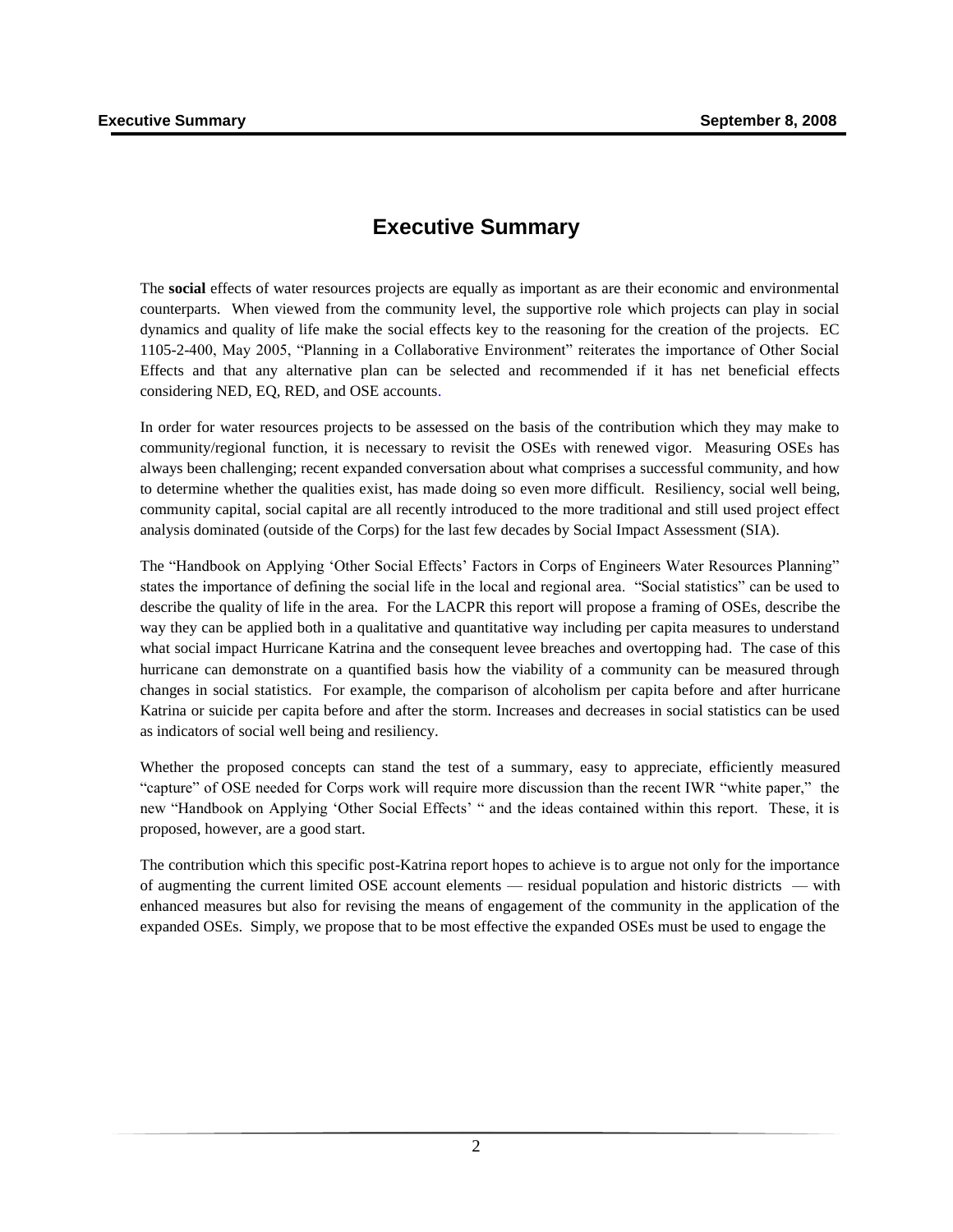community in a robust collaborative process that begins way in advance of the usual Corps engagement schedule – from the earliest consideration of the prospect of a water resources project benefiting a community and continuing throughout all of the phases. Expanded OSEs without the community engagement will produce very little improvement over the slim OSE effort undertaken before Katrina.

Additionally this report argues for the consideration of the contribution that a water resources project can make to the success of a community within a context of the Corps being only one, albeit potentially the best for leading the effort, of several **resource stakeholders** able to make a contribution to the community's viability and sustainability. While existing legislation and their promulgated rules reinforce "silo" insularity in bringing resources to a community, it is incumbent upon the Corps to encourage the weighing of the respective contributions of each of the possible resource stakeholder and in taking the lead in garnering them in a collaborative manner. The Planning in a Collaborative Environment EC also recognizes that the Corps can help facilitate bringing together various agencies and programs to solve water resources problems. We present an example from the New Orleans office to demonstrate that the Corps already has acted in this leadership manner for a related goal – Louisiana coastal restoration.

Finally, the report recommends the required use of the OSEs in a community collaborative process of assessing the impacts of structure breaches or overtopping after every federally declared flood disaster involving a Corps project.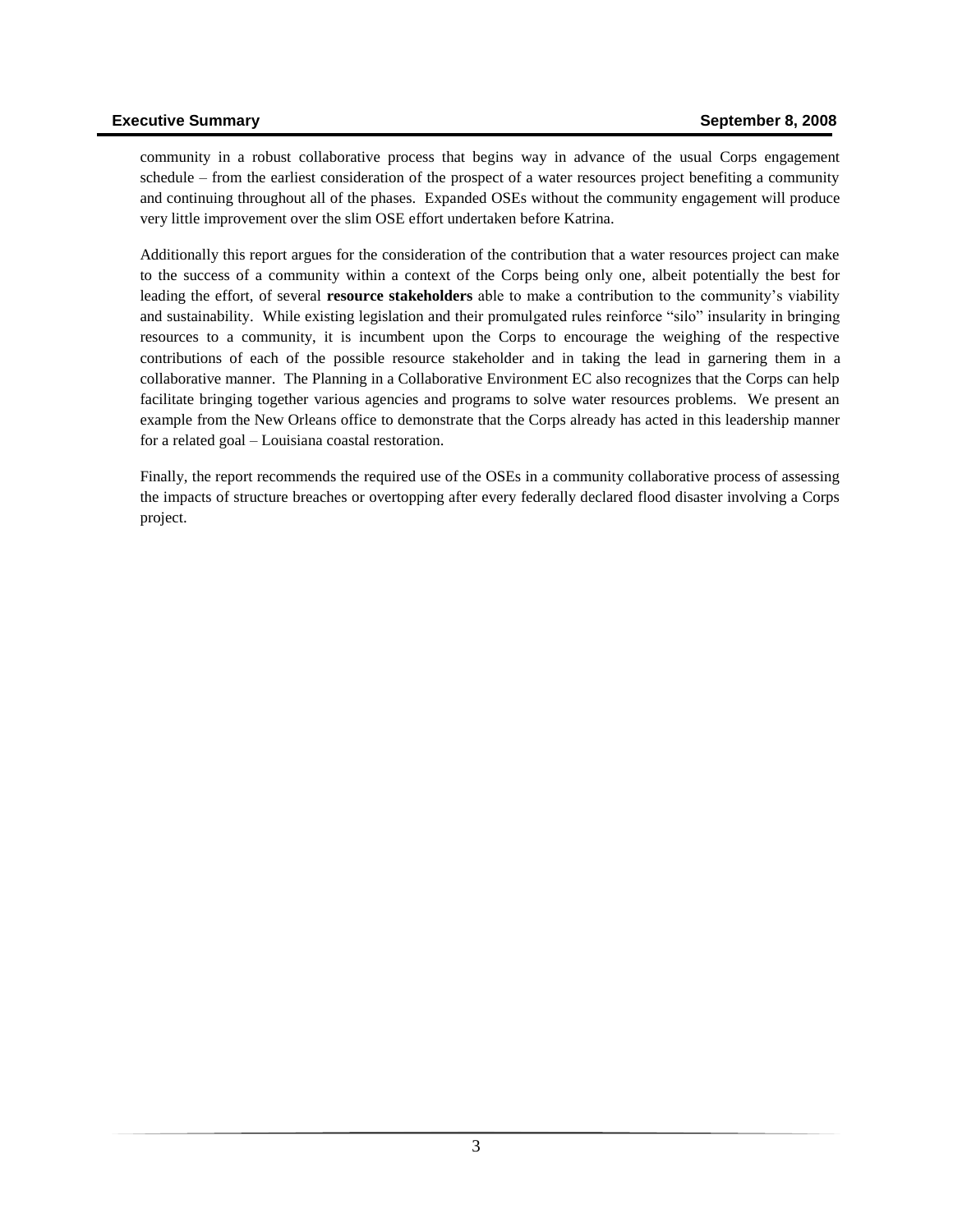## **Overview of the Report What was the logic of work? How it was done? And what is the focus?**

"Planning in a Collaborative Environment" (EC 1105-2-409) initiated a new awareness for the need for the assessment of Other Social Effects (OSEs) within the efforts of the Interagency Performance Evaluation Taskforce (IPET). The impacts of the levee overtopping and breaching during Hurricanes Katrina and Rita reinforced the need to re-introduce social effects to the core considerations (national and regional economic, environmental and social) when reviewing potential projects or when reviewing the performance of existing ones. This University of New Orleans-led team of social scientists proposed to support the renewed interest by refining the OSEs from observations of the two storms. The team's work is an extension of that presented in recently prepared preliminary white papers that were produced by the Institute of Water Resources in anticipation of an OSE handbook, now released (Dunning, 2008).

Once the preliminary OSEs had been reviewed, the team suggested revisions based primarily upon the OSEs proposed in the process called Social Impact Assessment. This revised list was then reviewed for additions from more recent work on social resiliency, social well-being and social/community capital to produce a list of impacts the team felt was representative and captured the core impacts that would occur both for the construction of a Corps civil project and for the "post-mortem" assessment of harmful impacts of an overtopping or breaching of a protective structure, especially one that is as catastrophic as Hurricane Katrina.

In order to demonstrate how such OSEs could be examined for a catastrophic event, the next step was to describe, in narrative form, what the OSEs were in Hurricane Katrina, then to quantify these impacts as much as possible to achieve the Corps' goal of numeric assessment and impact comparison. Appendices were developed to provide additional narrative detail about Katrina to reinforce the social impact perspective and to add quantitative detail to the OSEs.

Because the intent of this report is to support the use of the OSEs within the new planning process that the Corps is developing, other elements were added to the report.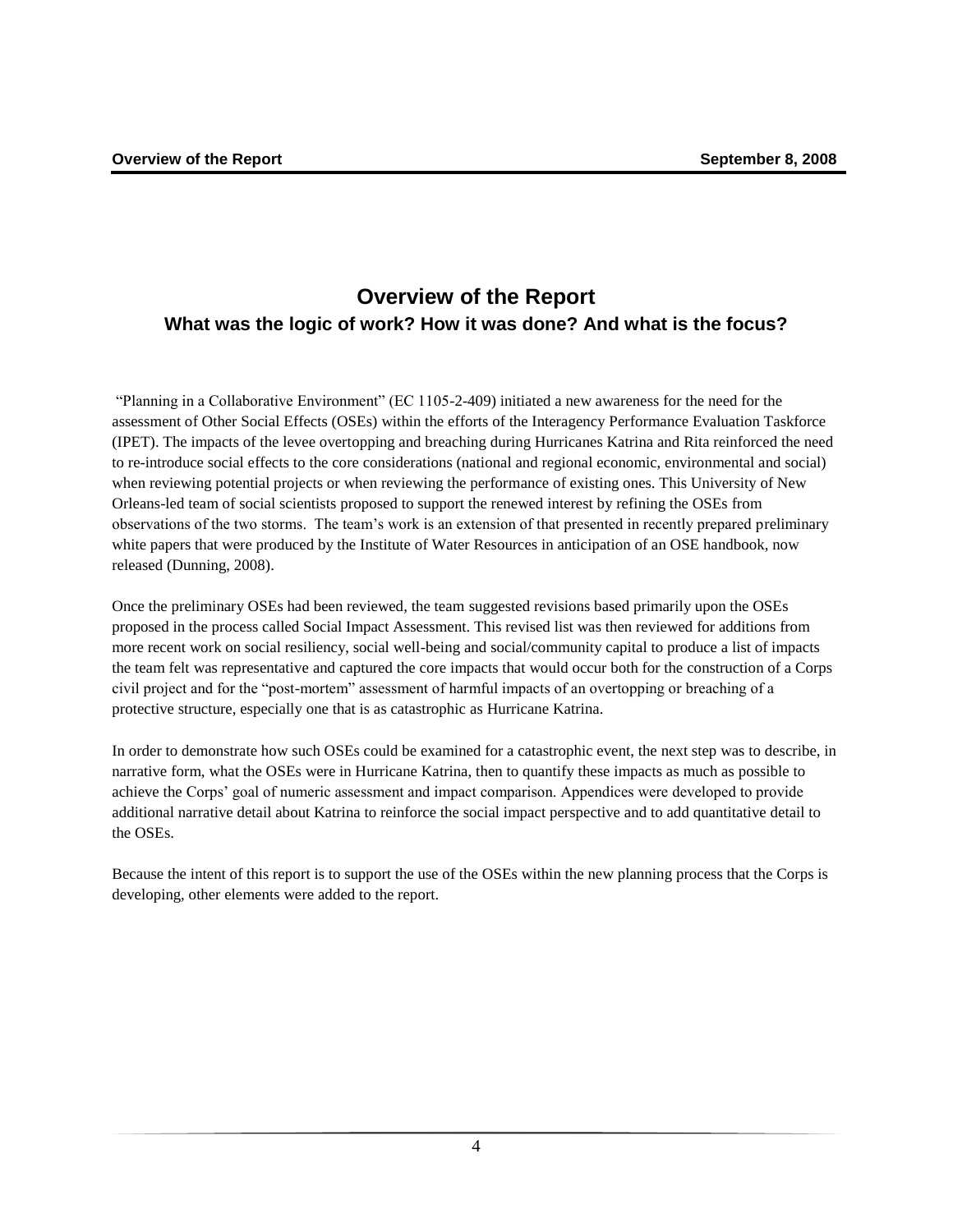#### **Overview of the Report September 8, 2008**

For example, the use of the OSEs in systematic conversations with the community residents is discussed. It is believed that such a list of OSEs is most important in its suggestive role, rather than in any definitive representation of what absolutely has to be addressed as of concern in any project. Because of this belief, community-based assessment procedures that would support this assumption are offered.

First, the Social Impact Assessment Process was described in detail. The team feels very strongly that this method can bring to the planners a useful representation of the impacts – both positive and negative – of the projects as they are viewed by the affected community and its active stakeholders. While led by a professional SIA specialist, the process engages the community to express a common vision and to thereby identify what flood safety means. The linkage between the method and the planning process was described.

In addition, a strong case is made to engage the entire community in the process rather than just a project sponsor. This engagement should occur much earlier than is done now. The purpose of the early timing is to be sure that

- there is consensus about what the community considers the most important elements/functions to protect
- determination that a structural solution is the best option,
- how the structural can be combined with non-structural to effect the greatest safety, and
- to engage all of the possible "resource stakeholders" into the conversation for the best flood protection achievable at an early enough time that the definition of the protection system has not "hardened" to only the structural measure.

Such a fuller community engagement also reduces the likelihood that resistance by community subgroups to the project will afflict the entire project, as occurs today.

Finally, four additional application issues relevant to the more productive use of the OSEs were considered:

- The first is to incorporate the SIA approach of eliciting OSEs into the "defining and bounding the problem" approach the Corps already uses regularly.
- The second is for the Corps to utilize the results of the SIA process to collaborate with other resource stakeholders to conceive and implement the best package of risk reduction actions, the Corps structural and non structural being just two.
- The third is to review the proposed OSEs and to embrace a more comprehensive array of them within the Multi-Criteria Decision Analysis (MCDA) currently being utilized by the Corps in the LACPR project selection process. .
- The fourth is to use the OSEs and the SIA approach to refine the post-mortem assessment of flood disasters and to require legislatively such an analysis after every declared disaster.

In addition a description of the use of historical community analysis as part of the SIA is offered in an appendix.

What has not been considered in this report is the range of impacts from modest residual (overtopping) to major deep flooding caused by a breach and rapidly flowing water. This will be undertaken in Phase II of this project because it requires a project case, preferably case comparisons, to analyze the differences in degree of impact. Generally, the lower the level of flooding, the less impact; however, it is evident from Katrina that the higher, less flooded areas suffer from co-dependency on the more-deeply flooded and also on being the recipient of those driven out of the deeply flooded areas.

The impacts of modest residual flooding could be compared within the Katrina experience by comparing the areas in Jefferson Parish, both east and west bank that experienced flooding from pump failure, or within Orleans Parish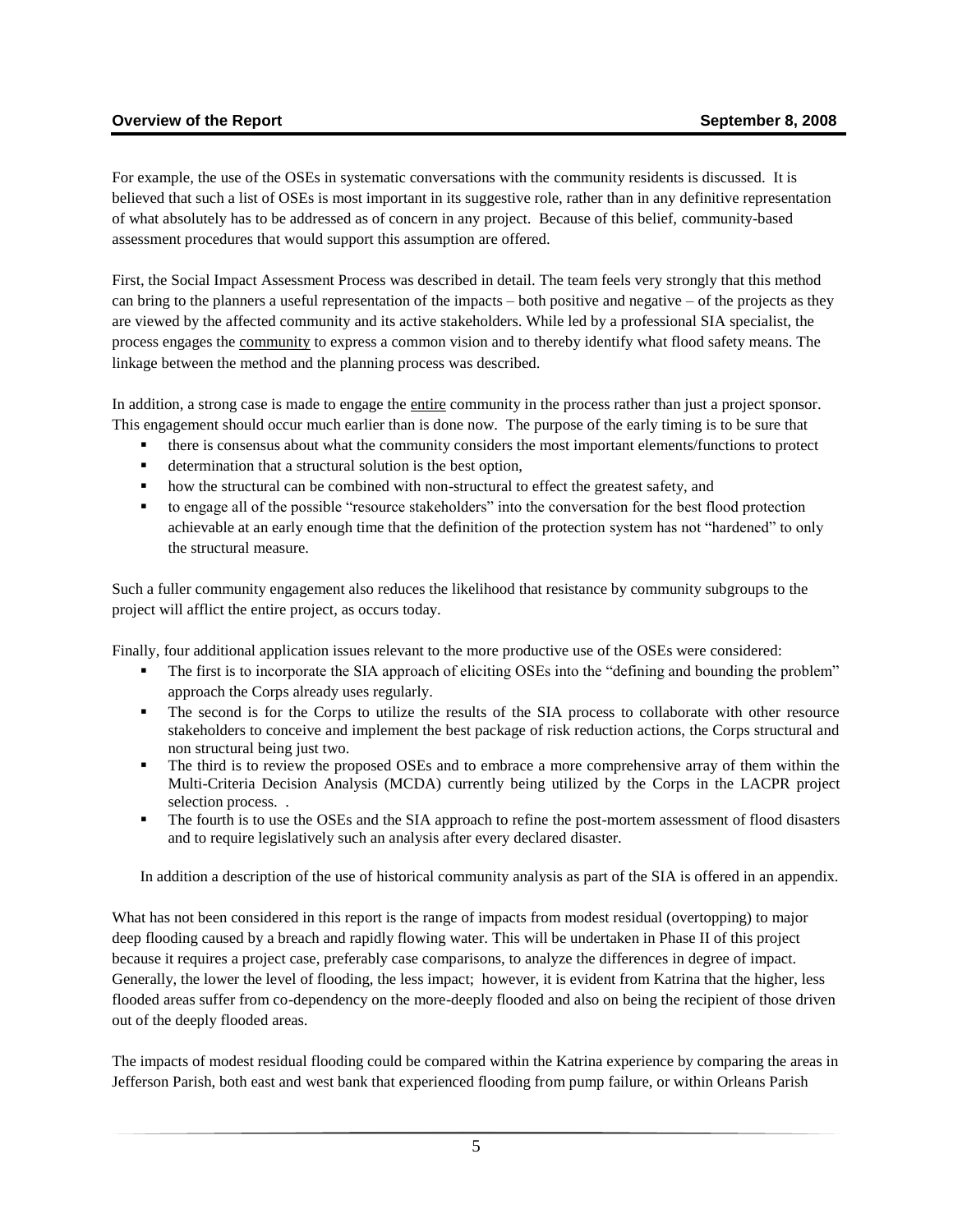itself for the first 24 hours before the canal breach waters began to rise significantly. The latter would be difficult to measure quantitatively; anecdotal narratives would necessarily be the core of the analysis.

The group would like to thank Joyce Broden-Douglas, UNO-CHART office coordinator, for logistical assistance for team meetings and Carrie Beth Lasley, UNO-CHART Research Associate, for managing the details of the report and for using Microsoft Word 2007 to its ultimate capacity in preparing the final document. Special thanks also goes to team member, Michelle Gremillion, a recent Sociology masters graduate, who located all of the quantitative measures and Brad Ott, a current Sociology graduate student, who located the media vignettes.



## **Report Flowchart**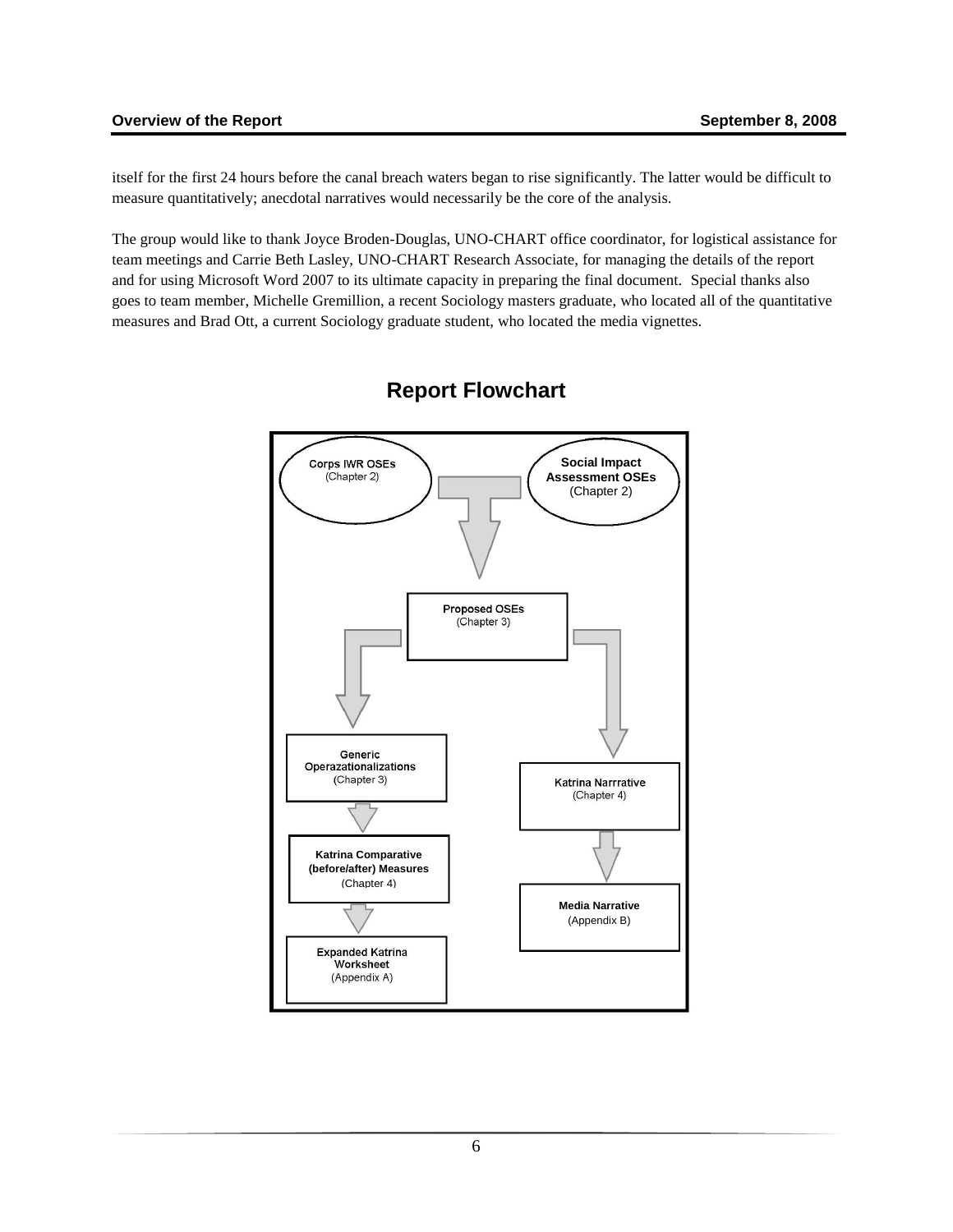## **University of New Orleans**

Shirley Laska, Ph.D. Professor of Sociology Director, CHART

Pamela Jenkins, Ph.D. Professor of Sociology

Monica Farris, Ph.D. Assistant Professor/Research Assistant Director, CHART

Michelle Gremillion, M.A. Instructor of Sociology

Kristina Peterson, ST. M., M.Div. Graduate Research Assistant Doctoral Student (Urban and Regional Studies)

Brad Ott Graduate Research Assistant Masters Student (Sociology)

## **Other Institutions and Academic Consultants**

Chad M. Berginnis, C.F.M. Hazard Mitigation Officer Emergency Management Branch State of Ohio

William Freudenburg, Ph.D. Dehlsen Professor of Environment and Society Environmental Studies Program University of California-Santa Barbara

## **Contributors**

Robert Gramling, Ph.D. Professor of Sociology Director, Socio-Economic Research Center University of Louisiana at Lafayette

Richard Krajeski, M. Div., ABD Community Responsive Management (CRM) Houma, La.

Harriet G. McCombs, Ph.D. Public Health Consultant

Nancy Mock, Ph.D. Director, Center for International Resource Development School of Public Health & Tropical Medicine Tulane University

Betty Morrow, Ph.D. Professor of Sociology Emeritus Florida International University

Henry Taylor, M.D., M.P.H. Senior Associate, Interdepartmental Program in Applied Health and Department of Health Policy Management Johns Hopkins Bloomberg School of Public Health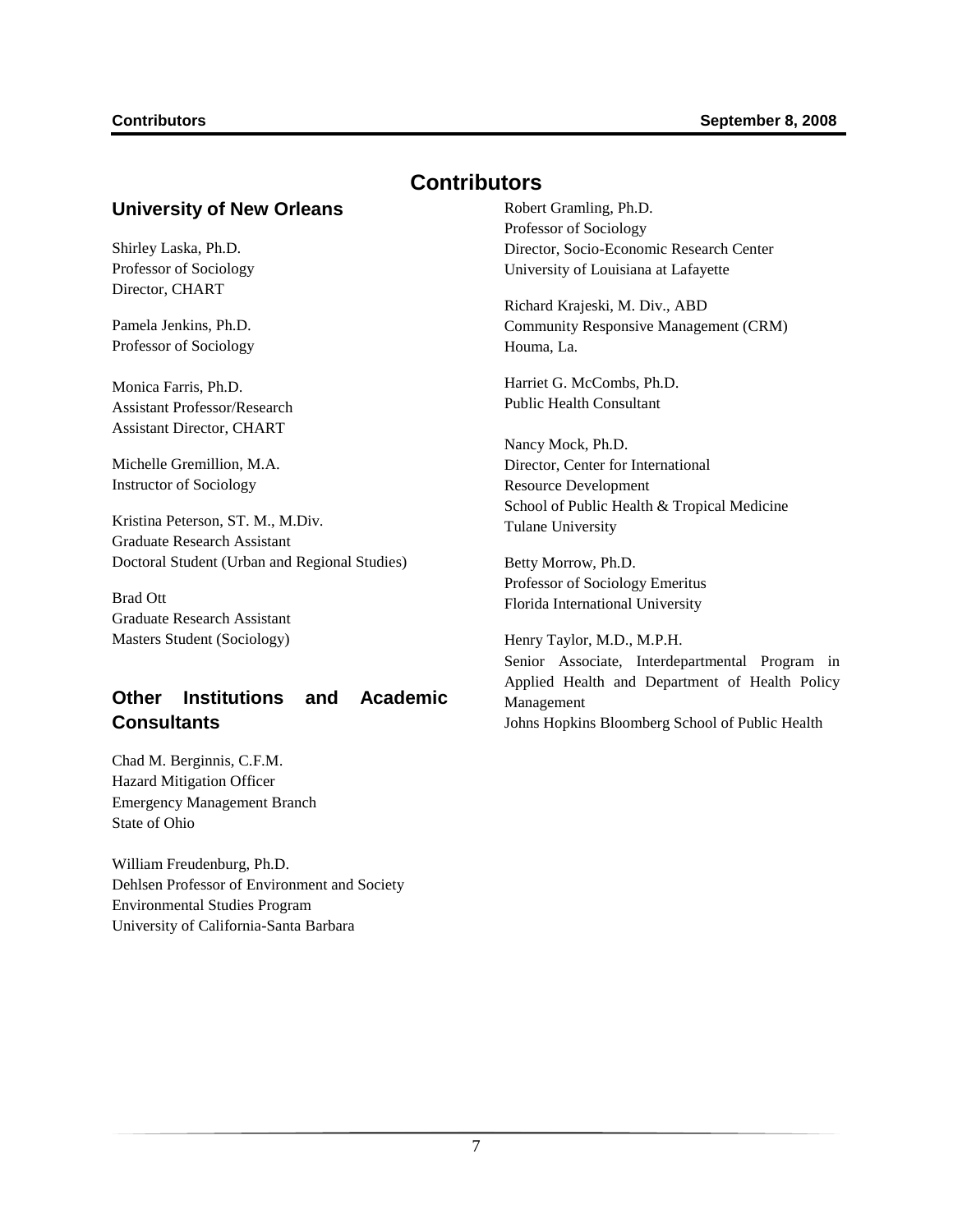# **Table of Contents**

| Selecting Other Social Effects (OSEs) Assessment Concepts Using the Social Impact<br>a.    |
|--------------------------------------------------------------------------------------------|
|                                                                                            |
|                                                                                            |
| Chapter 4: Applying the OSE Concepts to Hurricane Katrina Impacts: A New Orleans Example35 |
|                                                                                            |
|                                                                                            |
|                                                                                            |
|                                                                                            |
|                                                                                            |
|                                                                                            |
|                                                                                            |
|                                                                                            |
|                                                                                            |
|                                                                                            |
|                                                                                            |
|                                                                                            |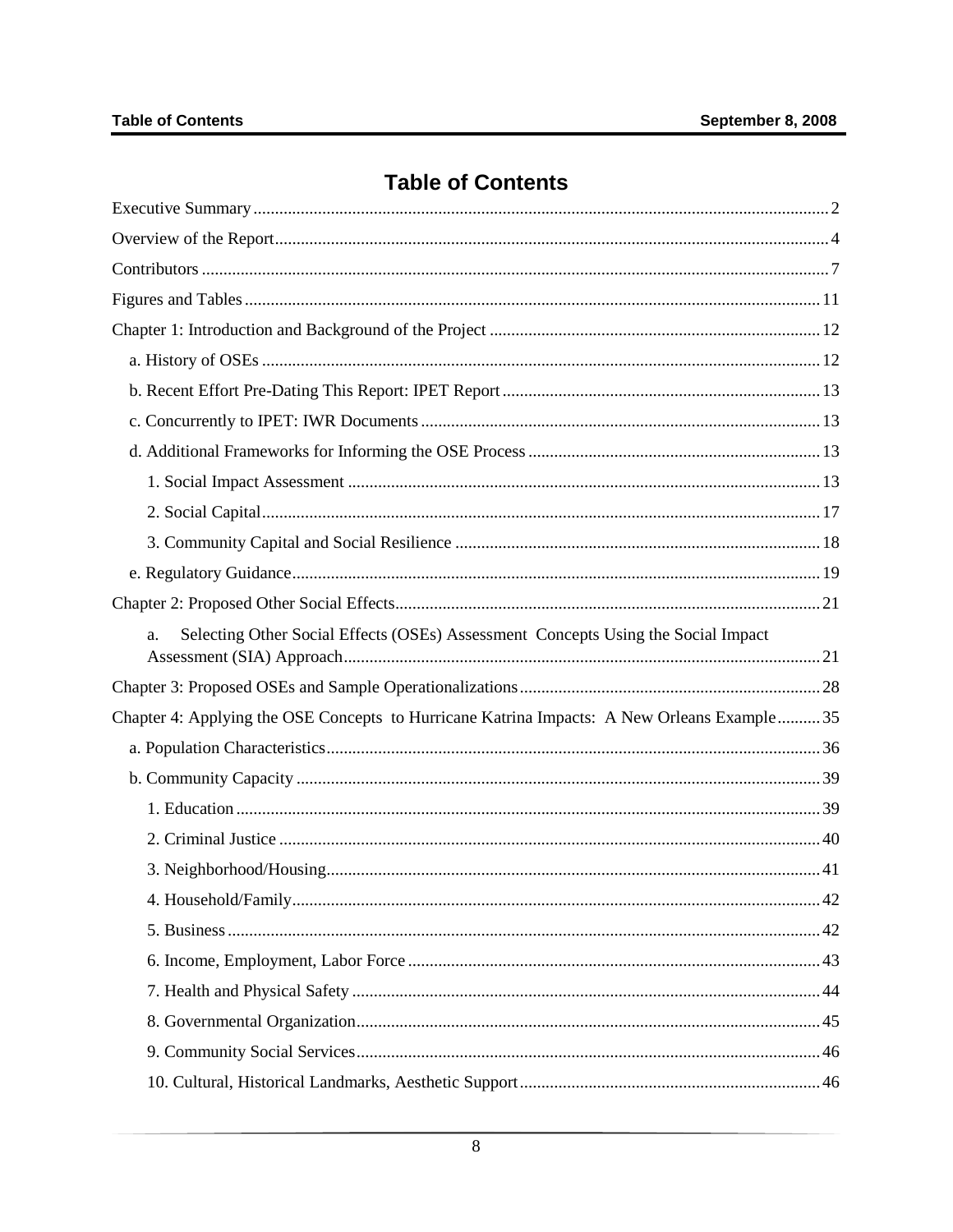| 1. Using the (Broader) Community's Flood Protection Goals When Identifying Prospective Corps            |  |
|---------------------------------------------------------------------------------------------------------|--|
| 2. Resource Partners: Creating Multiple Agency/Jurisdiction Efforts to Address the Flooding 57          |  |
| 3. Inclusion of OSEs in Risk Decision Making Processes When Large Areas Include Multiple                |  |
| 4. Residual and Breach Flood Damage Assessment: Applying Approach to Hurricanes Katrina                 |  |
|                                                                                                         |  |
|                                                                                                         |  |
| 1. Public Involvement - Develop an effective public plan to involve all affected or potentially         |  |
|                                                                                                         |  |
|                                                                                                         |  |
|                                                                                                         |  |
|                                                                                                         |  |
|                                                                                                         |  |
|                                                                                                         |  |
|                                                                                                         |  |
|                                                                                                         |  |
| 3. To accomplish successfully the implementation of the OSE account, a full social science staff must   |  |
|                                                                                                         |  |
| 5. The finite nature of government resources begs a process to use them more effectively for flood risk |  |
|                                                                                                         |  |
|                                                                                                         |  |
|                                                                                                         |  |
|                                                                                                         |  |
|                                                                                                         |  |